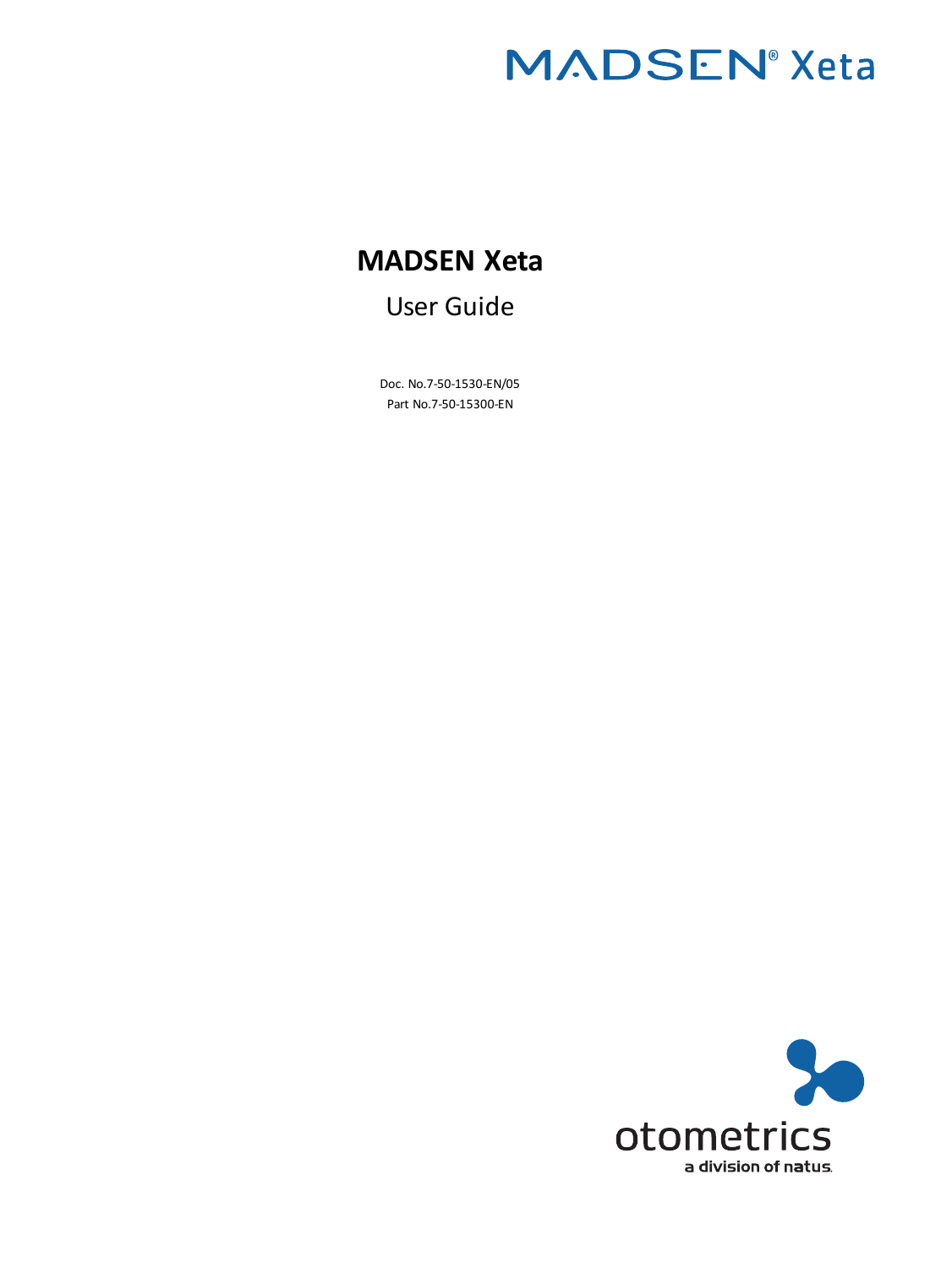#### **Copyright notice**

© 2014, 2019 Natus Medical Denmark ApS. Allrights reserved. ® Otometrics,the Otometrics Icon, AURICAL, MADSEN,Otoscan, ICS and HORTMANN are registered trademarks of Natus Medical Denmark ApS in the U.S.A. and/or other countries.

**Version release date** 2019-06-09 (214081)

**Technical support**<br>Please contact your supplier.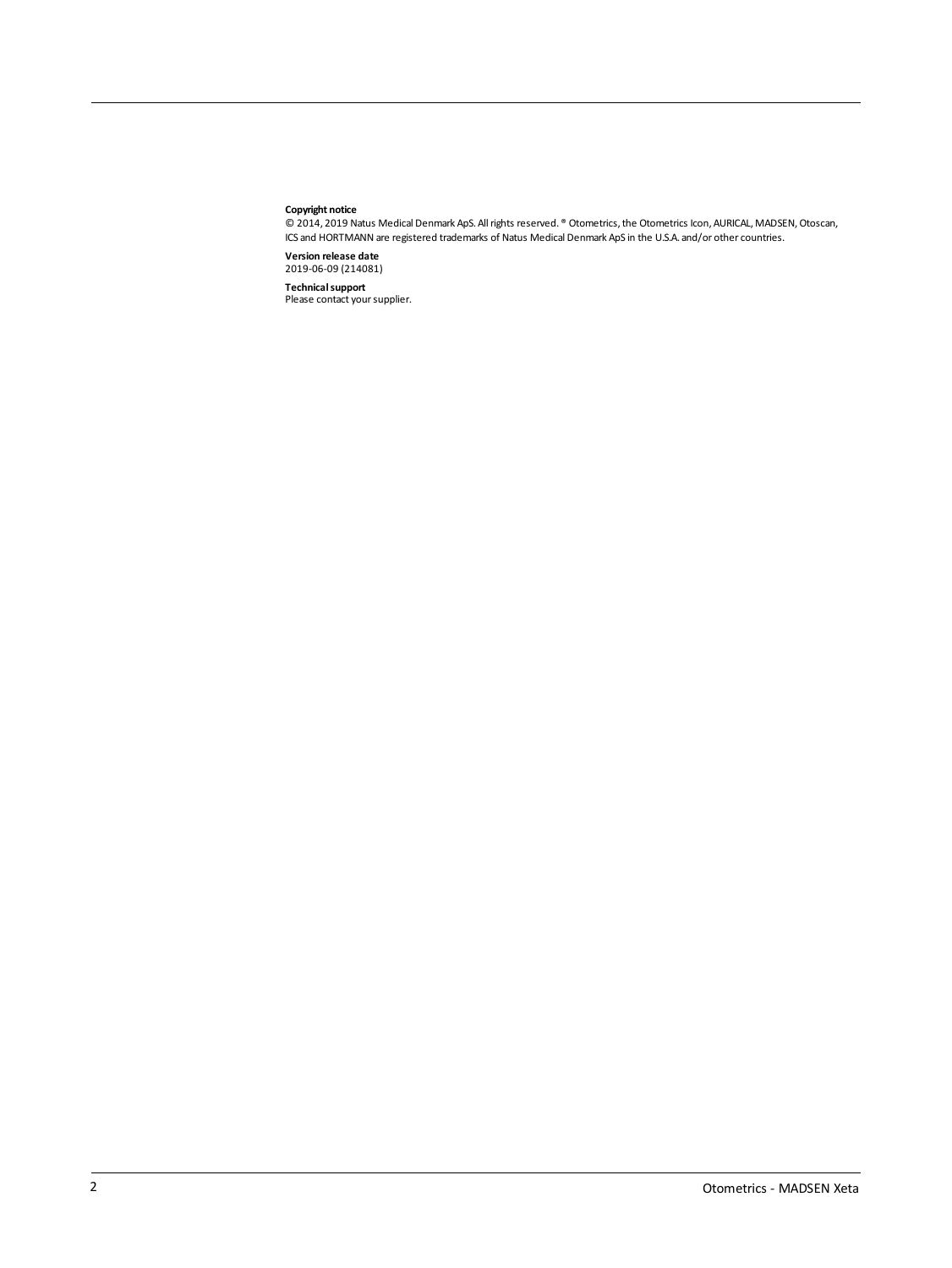# **Table of Contents**

| $\mathbf{1}$ | 4  |
|--------------|----|
| 2            | 4  |
| 3            | 5  |
| 4            | 5  |
| 5            | 6  |
| 6            | 6  |
| 7            | 7  |
| 8            | 8  |
| 9            | 9  |
|              | 10 |
|              | 11 |
|              | 13 |
|              | 13 |
|              | 19 |
|              | 20 |
|              | 22 |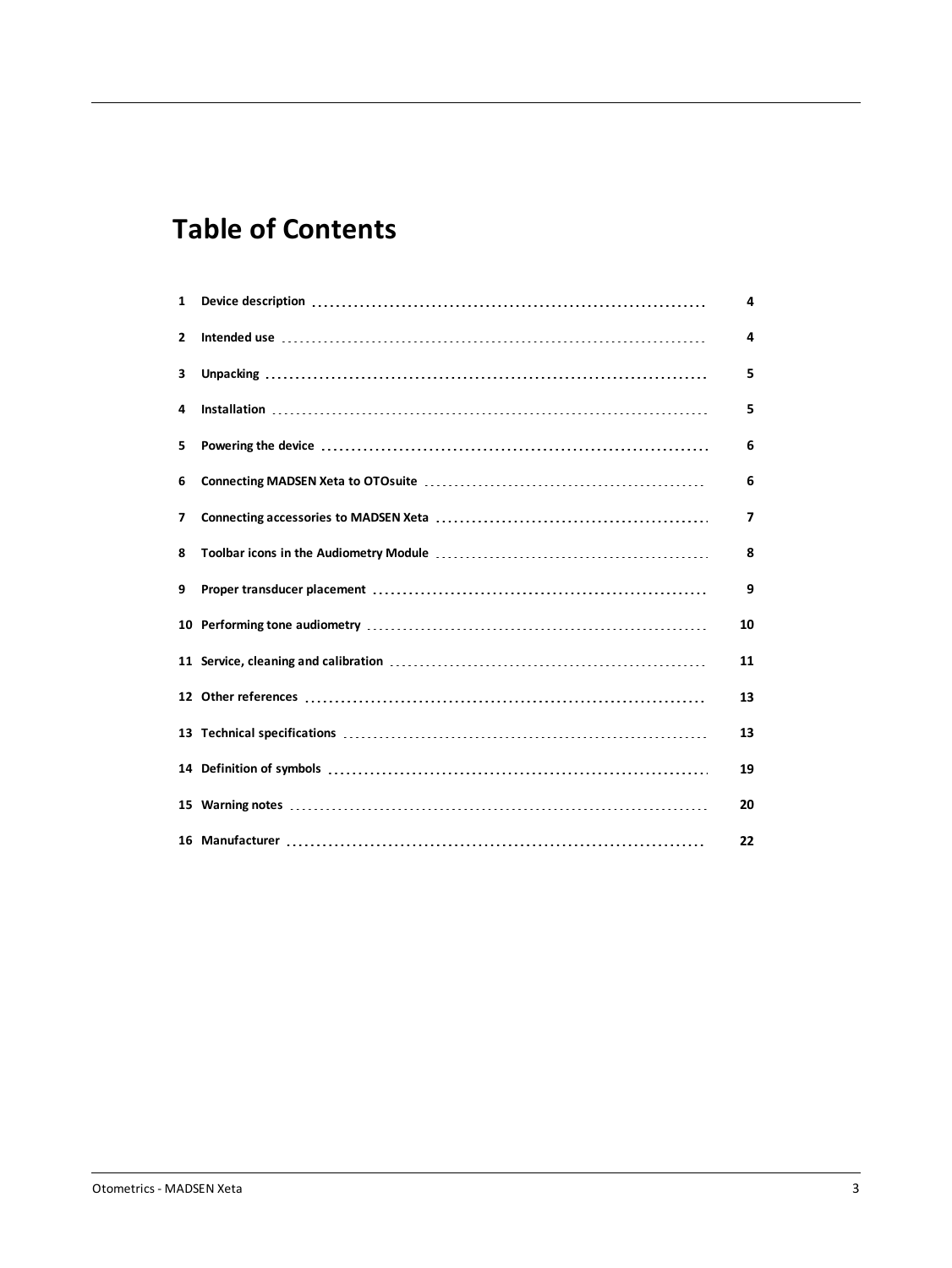# <span id="page-3-0"></span>**1 Device description**



MADSEN Xeta is an audiometer for testing a person's hearing.

MADSEN Xeta offers air and bone audiometry as well as masking. Besides manual testing, MADSEN Xeta employs fast automatic screening and threshold audiometry algorithms.

MADSEN Xeta incorporates multi-patient data storage and patient testing according to a pre-loaded patient list.

• MADSEN Xeta can be used in connection with the OTOsuite Audiometry Module software for online monitoring of test results, data export and storage, printing, and NOAH compatibility.

Test intensities and frequencies as well as the current test settings and other information are shown on the PC monitor.

A patient list can be edited in the software and downloaded to MADSEN Xeta.

#### **Operation**

<span id="page-3-1"></span>The front panel buttons have indicator lights, which clearly show the device's current settings. Sound level, frequency and other information are shown clearly on the device display.

### **2 Intended use**

#### **MADSEN Xeta and the Audiometry module**

Users: audiologists, ENTs and other health care professionals in testing the hearing of their patients. Use: screening and diagnostic audiometric testing.

### **2.1 Typographical conventions**

#### **The use of Warning, Caution and Note**

To draw your attention to information regarding safe and appropriate use of the device or software, the manual uses precautionary statements as follows:

*Warning• Indicates that there is a risk of death or serious injury to the user or patient.*

Caution • Indicates that there is a risk of injury to the user or patient or risk of damage to data or the device.

*Note • Indicates that you should take special notice.*

To obtain a free printed copy of the user documentation, contact Natus Medical Denmark ApS (www.natus.com).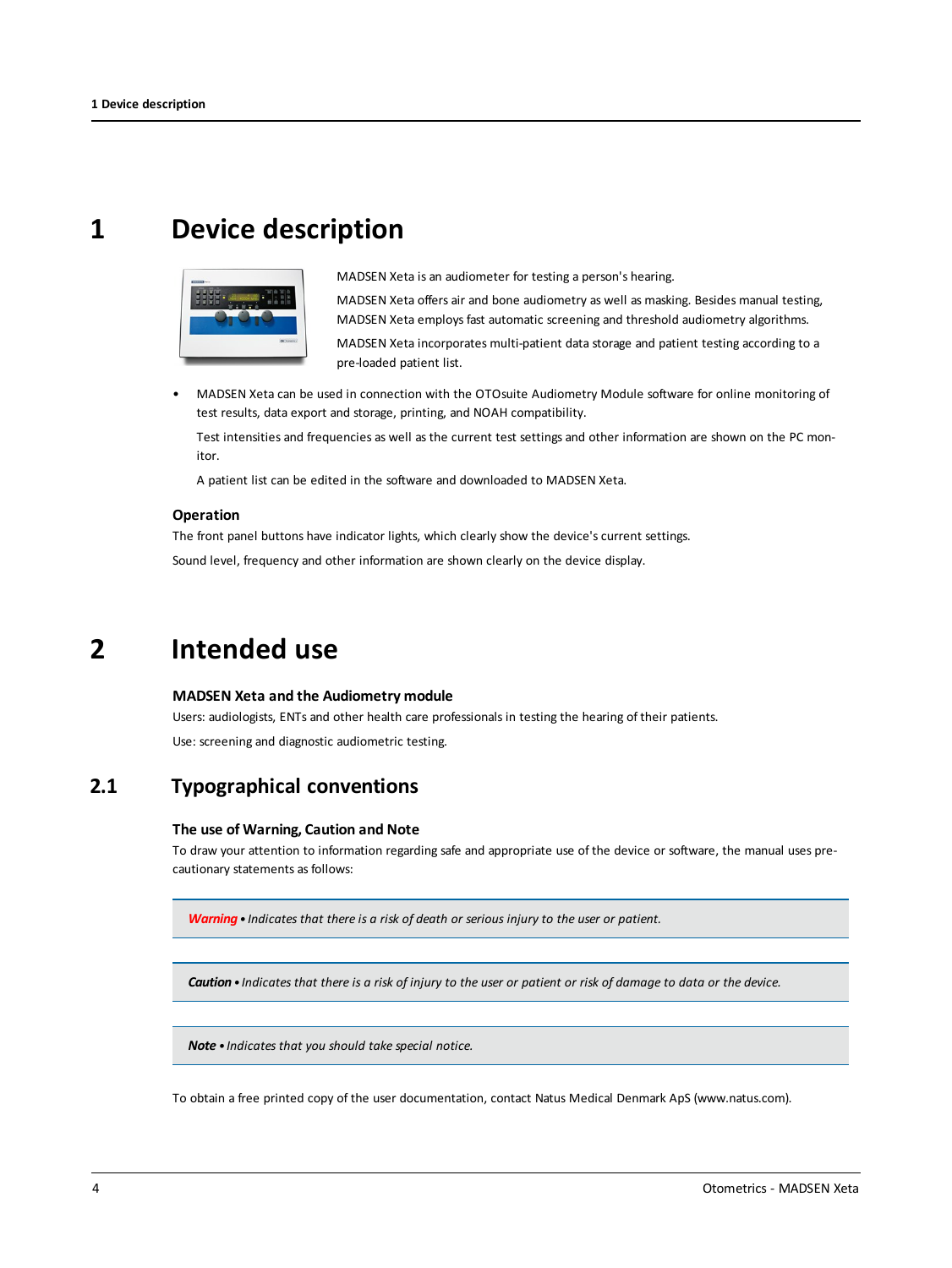# **3 Unpacking**

<span id="page-4-0"></span>1. Unpack the device carefully.

When you unpack the device and accessories, it is a good idea to keep the packing material in which they were delivered. If you need to send the device in for service, the original packing material will protect against damage during transport, etc.

- 2. Visually inspect the equipment for possible damage. If damage has occurred, do not put the device into operation. Contact your local distributor for assistance.
- 3. Check with the packing list to make sure that you have received all necessary parts and accessories. If your package is incomplete, contact your local distributor.
- <span id="page-4-1"></span>4. Check the Test Report (Calibration Certificate), make sure that the transducers (headphones and bone oscillator) are the correct ones, and that they comply with the ordered calibration standards.

### **4 Installation**

Install OTOsuite on the PC before you connect to MADSEN Xeta from the PC.

For OTOsuite installation instructions, see the OTOsuite Installation Guide, on the OTOsuite installation medium.

MADSEN Xeta is fully assembled on delivery, and you simply have to connect cables.

Caution . To connect MADSEN Xeta to the PC, use the supplied USB cable. The cable length must not exceed 3 m *(approx. 10 feet).*

#### **Installation sequence**

- 1. Install OTOsuite on your PC.
- 2. Assemble and set up MADSEN Xeta.
	- $-$  [Powering](#page-5-0) the device  $\triangleright$  6
- 3. Switch on MADSEN Xeta.
- 4. Run the Configuration Wizard in OTOsuite to connect to and set up communication with MADSEN Xeta.
	- See [Connecting](#page-5-1) MADSEN Xeta to OTOsuite ► 6.

### **Connection panel - MADSEN Xeta**

For a detailed description of the connection panel, see the MADSEN Xeta Reference Manual. The connections are located at the back of MADSEN Xeta.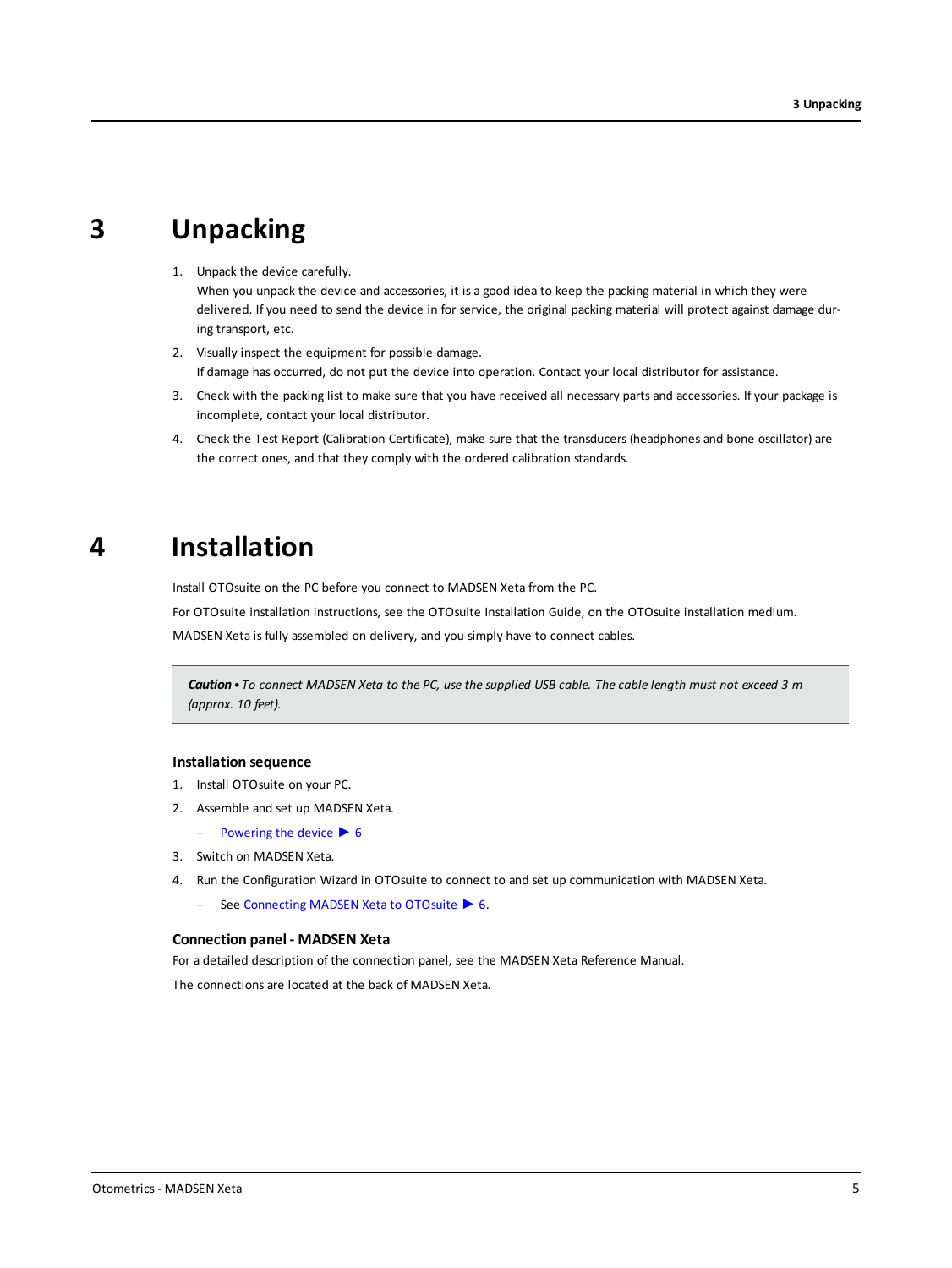

<span id="page-5-0"></span>*Caution•When you connect other electrical equipment to MADSEN Xeta, remember that equipment that does not* comply with the same safety standards as MADSEN Xeta can lead to a general reduction in the system's safety level.

### **5 Powering the device**



1. Plug the power cord into the power socket of MADSEN Xeta. See [Installation](#page-4-1) ▶ 5.

2. Plug the other end of the power cord directly into an AC mains power outlet with a three-wire protective ground.

### **Switching MADSEN Xeta on and off**



The on/off switch is located on the back of MADSEN Xeta.

# <span id="page-5-1"></span>**6 Connecting MADSEN Xeta to OTOsuite**

### **Launching OTOsuite**

When you use MADSEN Xeta for the first time, run the Configuration Wizard to set up the connection between MADSEN Xeta and OTOsuite. After you have configured OTOsuite for the first time, if MADSEN Xeta is turned on when you open the Control Panel in OTOsuite, then MADSEN Xeta will connect to OTOsuite automatically. Otherwise, you can connect MADSEN Xeta as follows: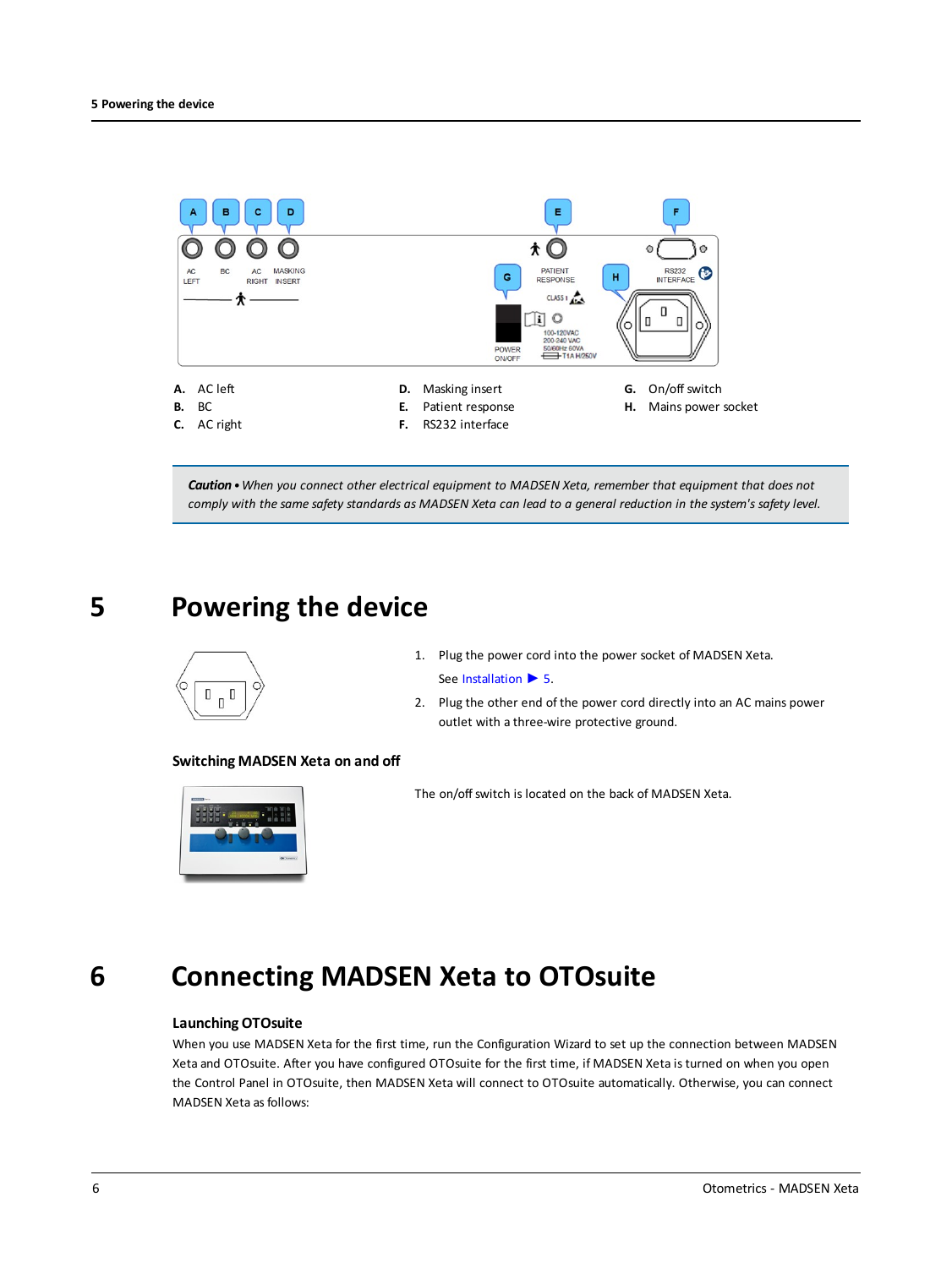- 1. Switch on the device.
- 2. Launch OTOsuite.
- 3. In the OTOsuite toolbar, click **Control Panel**.
- 4. In the Control Panel, click **Connect**.

### **Connecting MADSEN Xeta to OTOsuite**

• Run the OTOsuite Configuration Wizard to connect to and set up communication with MADSEN Xeta: Select **Tools** > **Configuration Wizard**

<span id="page-6-0"></span>Click the **Configure** button next to **Audiometry** and connect to the device as described in the OTOsuiteUser Guide.

# **7 Connecting accessories to MADSEN Xeta**



1. When selecting accessories connected to the RS232 socket and DC output of the device, the following points must be considered:

- Use of connected equipment in a patient environment
- Proof that connected equipment has been tested in accordance with Medical Electrical Systems in IEC 60601-1 3.1 edition: 2012, ANSI/AAMI ES60601-1 (2005) + AMD 1 (2012) and CAN/CSA-C22.2 No. 60601-1 (2014).

See General [warning](#page-19-1) notes ▶ 20.

See also [Installation](#page-4-1) ► 5.

For a detailed description of the connection panel, see the MADSEN Xeta Reference Manual.

### **7.1 Air conduction**

See [Installation](#page-4-1) ► 5 for an overview of the connection panel.

#### **Headphones**

• Connect the right and left cables (red and blue) from the transducers to the right and left AC sockets in the rear panel of MADSEN Xeta.



### **Insert phones**

• Connect the Insert phones to the right and left AC socket in the rear panel of MADSEN Xeta. They must be connected according to calibration.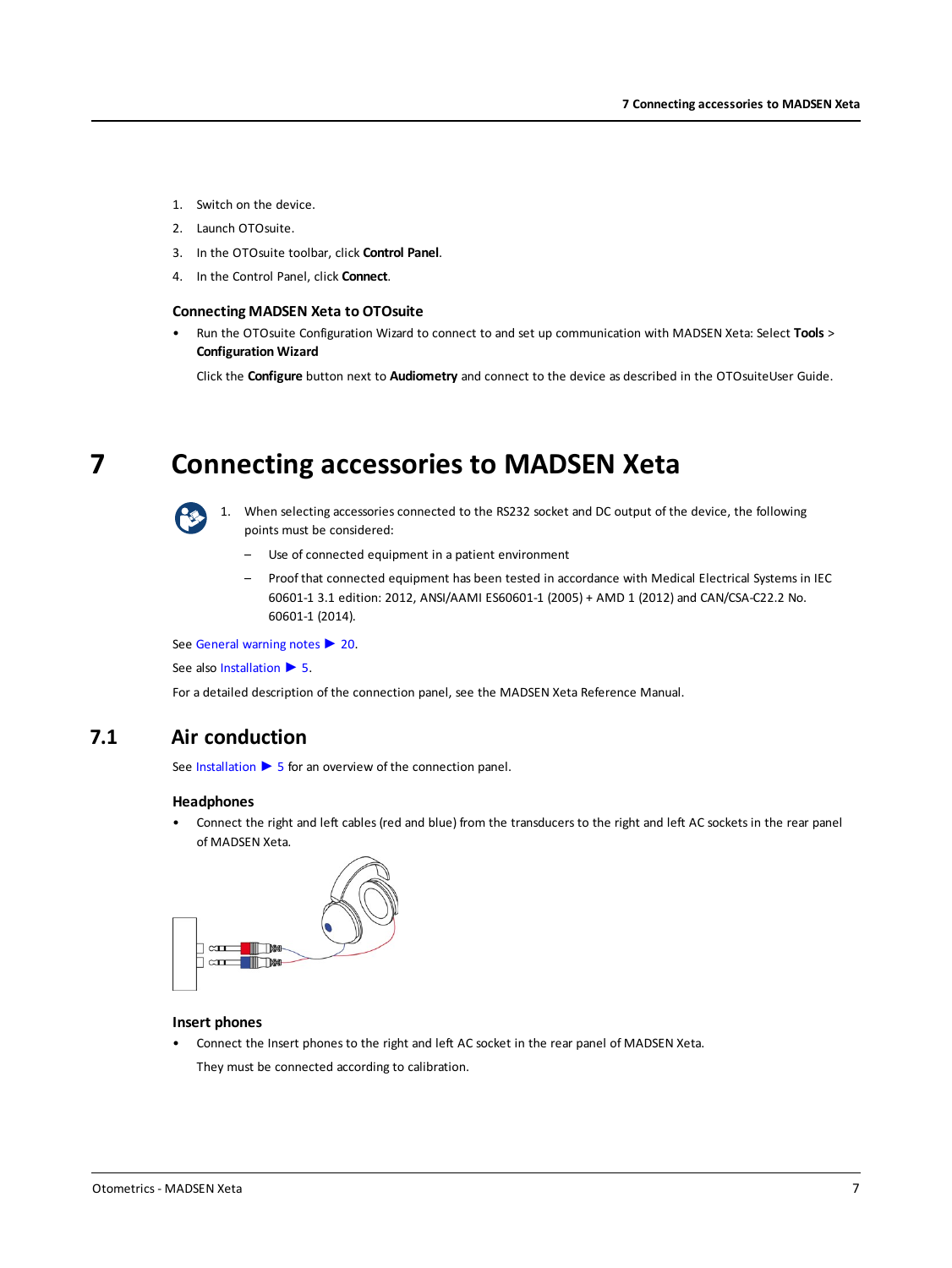

• To verify the transducer used, press **Setup** and select **AC** to view the transducer selected. If required, select the desired transducer.

### **7.2 Bone conduction**

See [Installation](#page-4-1) ► 5 for an overview of the connection panel.

• Connect the bone conduction transducer plug into the BC socket located in the rear panel of MADSEN Xeta.



# **8 Toolbar icons in the Audiometry Module**

<span id="page-7-0"></span>The icons available in the toolbar depend on the test function that you have selected.

### **Audiometry icons**



| <b>Menu</b> item          | <b>Icon</b> | <b>Description</b>                                                                                                                               |
|---------------------------|-------------|--------------------------------------------------------------------------------------------------------------------------------------------------|
| <b>Combined Audiogram</b> |             | Click to toggle between viewing both ears in a single audiogram (com-<br>bined audiogram) or both a left and a right audiogram on your screen.   |
|                           |             | <b>Combined View</b><br>Click to view both ears in a single audiogram.<br><b>Split View</b><br>Click to view separate audiograms for each ear.   |
| <b>Masking Assistant</b>  |             | Enable or disable the Masking Assistant.<br>The Masking Assistant causes an unmasked threshold to flash repeatedly<br>if masking is recommended. |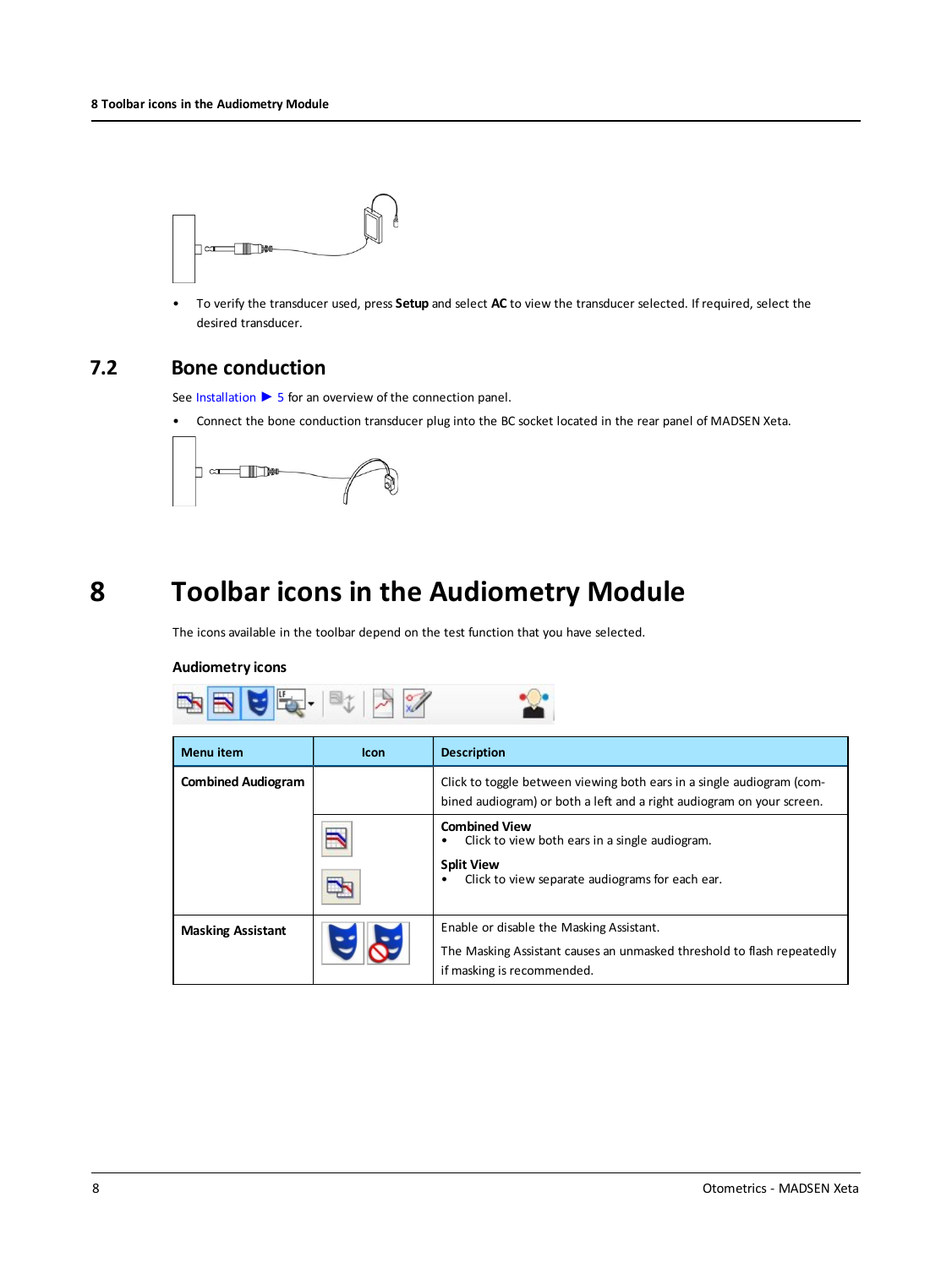| <b>Menu</b> item                     | Icon | <b>Description</b>                                                                                             |
|--------------------------------------|------|----------------------------------------------------------------------------------------------------------------|
| Standard / All / High<br>frequencies |      | The graph shows up to 20,000 Hz. MADSEN Xeta presents stimulus up to<br>12,500 Hz.                             |
|                                      |      | Click to choose between viewing:<br>٠                                                                          |
|                                      |      | <b>Standard Frequencies</b><br>Displays the audiogram from 125 to 8000 Hz.                                     |
|                                      |      | <b>All Frequencies</b><br>Displays the audiogram from 125 to 20,000 Hz.                                        |
|                                      |      | <b>High Frequencies</b><br>Displays the audiogram from 8000 to 20,000 Hz.                                      |
| <b>New Audiogram</b>                 |      | Select new audiogram. You will be prompted to save or cancel current<br>data.                                  |
| <b>Select Orientation</b>            |      | Click to select the perspective of the patient's ears as presented on the<br>screen for graph and table views. |
|                                      |      | You can also select the location of the stimulus control.                                                      |

# <span id="page-8-0"></span>**9 Proper transducer placement**

#### **Headphones**

1. Loosen the headband and place both the left and right side of the headphones simultaneously.

Note . If the headphones are not placed properly, there is risk of causing the ear canal to collapse which will result in *elevated thresholds.*

- 2. Aim the center of the headphones towards the patient's ear canals and gently place them against the ears.
- 3. Tighten the headband while holding the headphones in place with your thumbs.
- 4. Examine the placement of the headphones to make sure they are level, and properly positioned.

### **Insert Earphones**

Young children tolerate insert earphones better than headphones.

1. Select the largest foam eartip that will fit into the patient's ear.

If the eartip is too small the sound will leak out and the dB level will not be accurate at the eardrum.

Insert earphones have greater attenuation between ears especially at the low frequencies; this reduces the need for masking.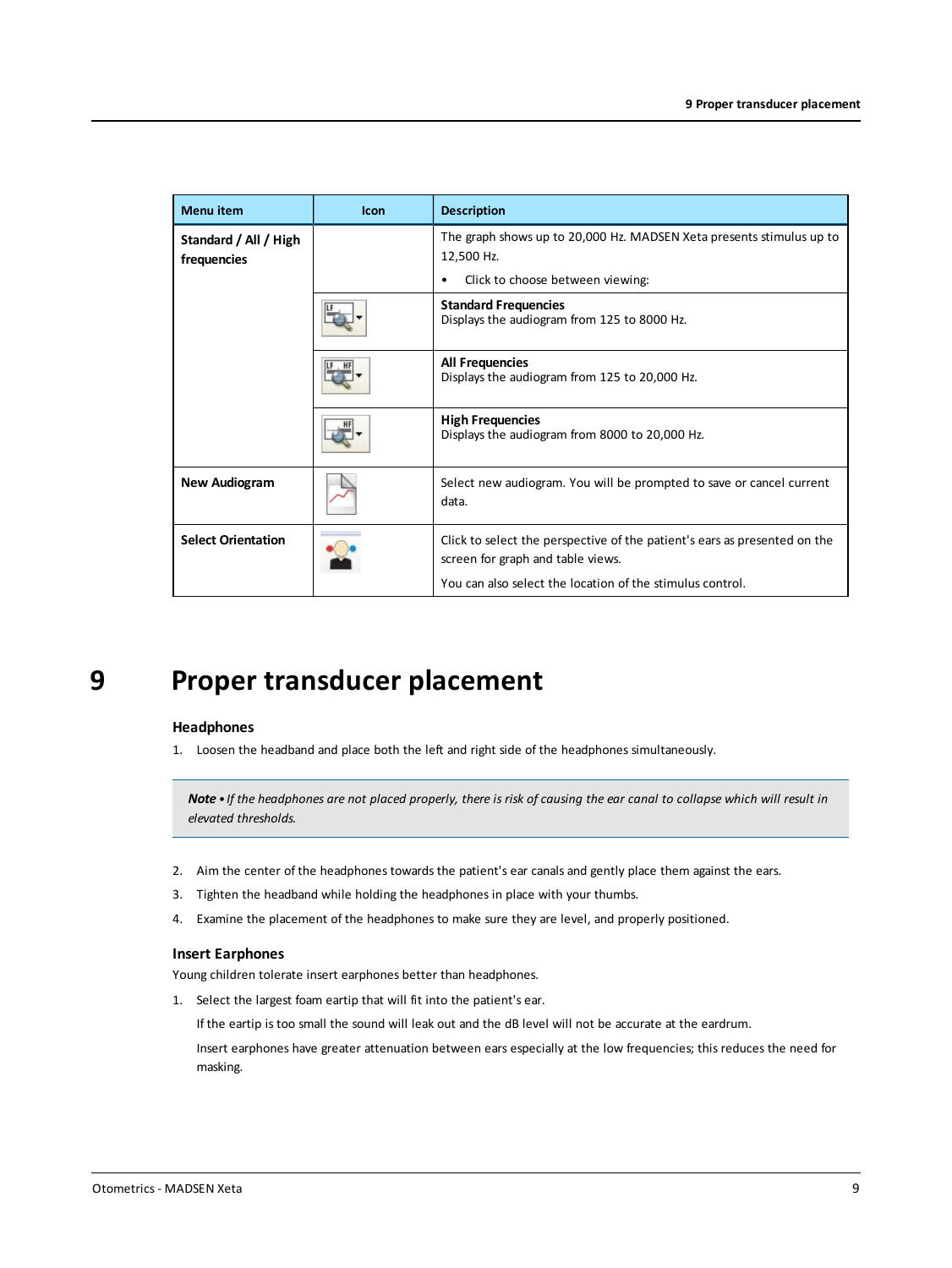2. It is best to clip the insert earphone transducers behind the child or on the back of their clothing and then fit the foam eartip into the child's ears.

#### **Bone Oscillator**

*Note • For unmasked bone thresholds, you can store binaural data:*

Note . If there is a difference of 10 dB or greater between the bone conduction threshold and the air conduction threshold of the same ear, masking is needed. The Masking Assistant can assist you in determining which thresholds *need to be masked.*

Note . If the SRT of the test ear and the SRT or PTA of the nontest ear differ by 45 dB or more, masking is needed. If the SRT of the test ear and the bone conduction PTA of the nontest ear differ by 45 dB or more, masking is needed.

### *Mastoid placement*

- 1. Move any hair covering the mastoid out of the way and place the flat round part of the bone oscillator securely on the boniest portion of the mastoid without any part of the transducer touching the external ear.
- 2. Make sure the bone oscillator is tight on the mastoid but still comfortable.
- <span id="page-9-0"></span>3. If you are going to perform masking with earphones, position the other end of the bone oscillator headband over the patient's temple on the opposite side of the head so that the headband of the earphones and bone oscillator fit on the patient's head.

# **10 Performing tone audiometry**

For detailed examples of audiometric testing, see the MADSEN Xeta Reference Manual.

During online testing, the screen reflects the test done by the audiometer as it progresses.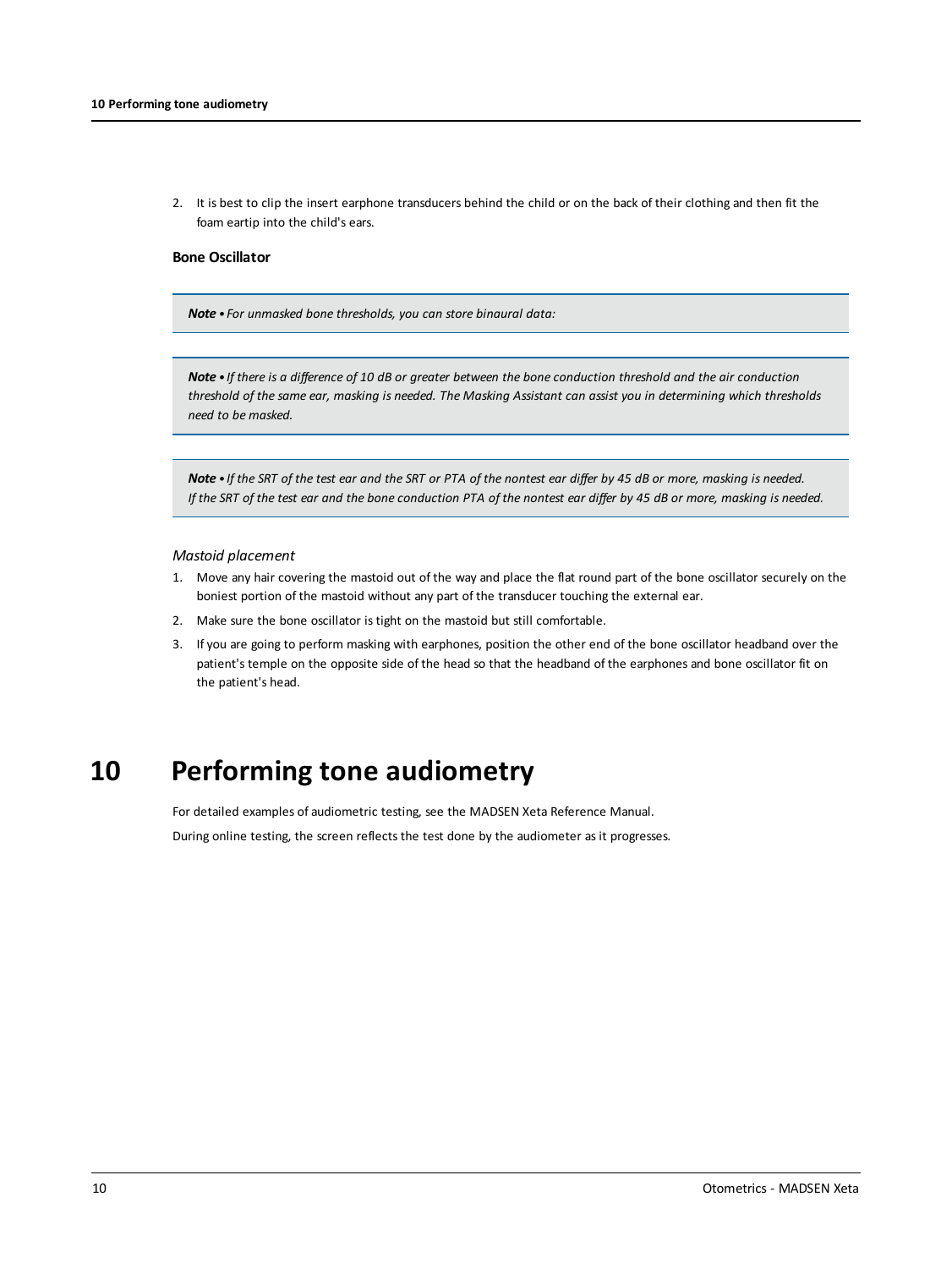

- 1. Prepare the patient. If you wish to instruct the patient after you have placed the transducers on the head of the patient, you can use the **Talk Over** button. You can talk to the patient to adjust the patient communication levels when **Talk Over** is active.
- 2. Select test conditions for ear, transducer, unmasked/masked, and test type on MADSEN Xeta.
- 3. Select the test frequency with the **Hz** knob.
- 4. Select the stimulus level with the **dB** knobs.
- 5. Present the tone with the stimulus presentation button.
- 6. Use the **Store** button to store the data point and proceed to the next frequency.
- 7. Repeat steps 3 to 6 until all the measurements you need have been completed. If needed, did you test:
	- Both ears
	- Air conduction
	- Bone conduction
	- Masking
	- Thresholds
- <span id="page-10-0"></span>8. Save the audiogram.

# **11 Service, cleaning and calibration**

*Warning•Under no circumstances disassemble MADSEN Xeta. Contact your supplier. Parts inside MADSEN Xeta must only be checked or serviced by authorized personnel.*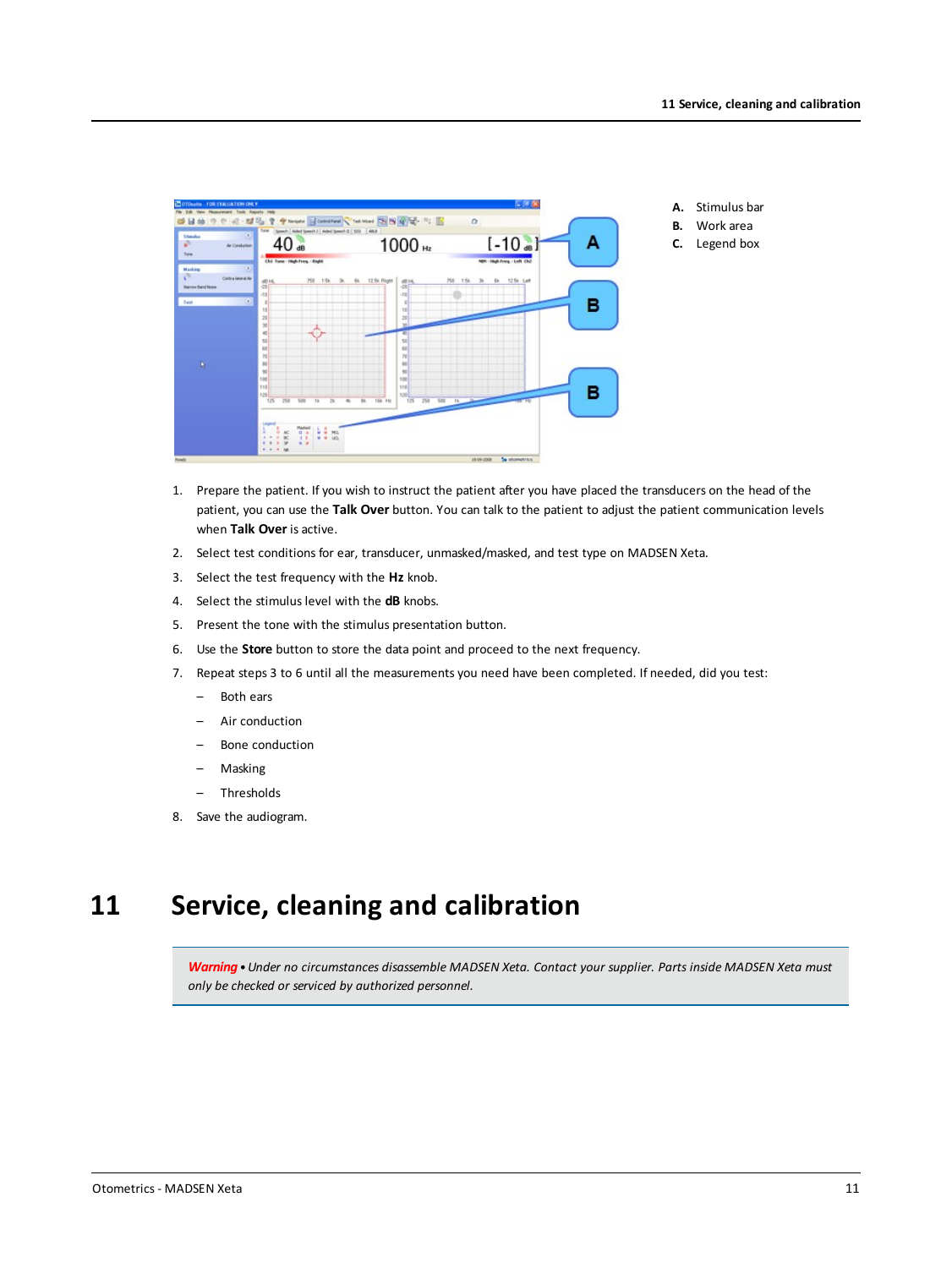### **11.1 Service**

Warning . For the sake of safety and in order not to void the warranty, service and repair of electro-medical equipment should be carried out only by the equipment manufacturer or by service personnel at authorized workshops. In case of any defects, make a detailed description of the defect(s) and contact your supplier. Do not use a defective *device.*

### **11.2 Cleaning**

### **The device**

- Remove dust using a soft brush.
- Use a soft, slightly damp cloth with a small amount of mild detergent or approved non-caustic medical grade disinfectant wipes to clean the unit according to local infection control regulations.

Keep the unit away from liquids. Do not allow moisture inside the unit. Moisture inside the unit can damage the instrument and it may result in a risk of electrical shock to the user or patient.

### **Accessories**

These parts are in constant contact with your patients and should therefore be kept clean.

**Headphones** 

Use a non-alcohol based wipe (e.g. Audiowipe) to clean the headphones between patients.

• Eartips for Insert Earphones

The eartips are disposable and therefore should not be cleaned or re-used.

• Bone oscillator

Clean the bone oscillator between patients, e.g. with a non-alcohol based antibacterial wipe, such as Audiowipes.

### **Disposal**

There are no special requirements for the disposal of eartips, i.e. they can be discarded according to local regulations.

### **11.3 Calibration**

#### **Annual calibration**

The audiometer, headphones, bone oscillators, and sound field speakers must be calibrated once a year by your authorized service department.

**Caution** • Note that calibration has been performed only on the transducers supplied! If you wish to use any other *transducer for testing with the device, please contact your local distributor first.*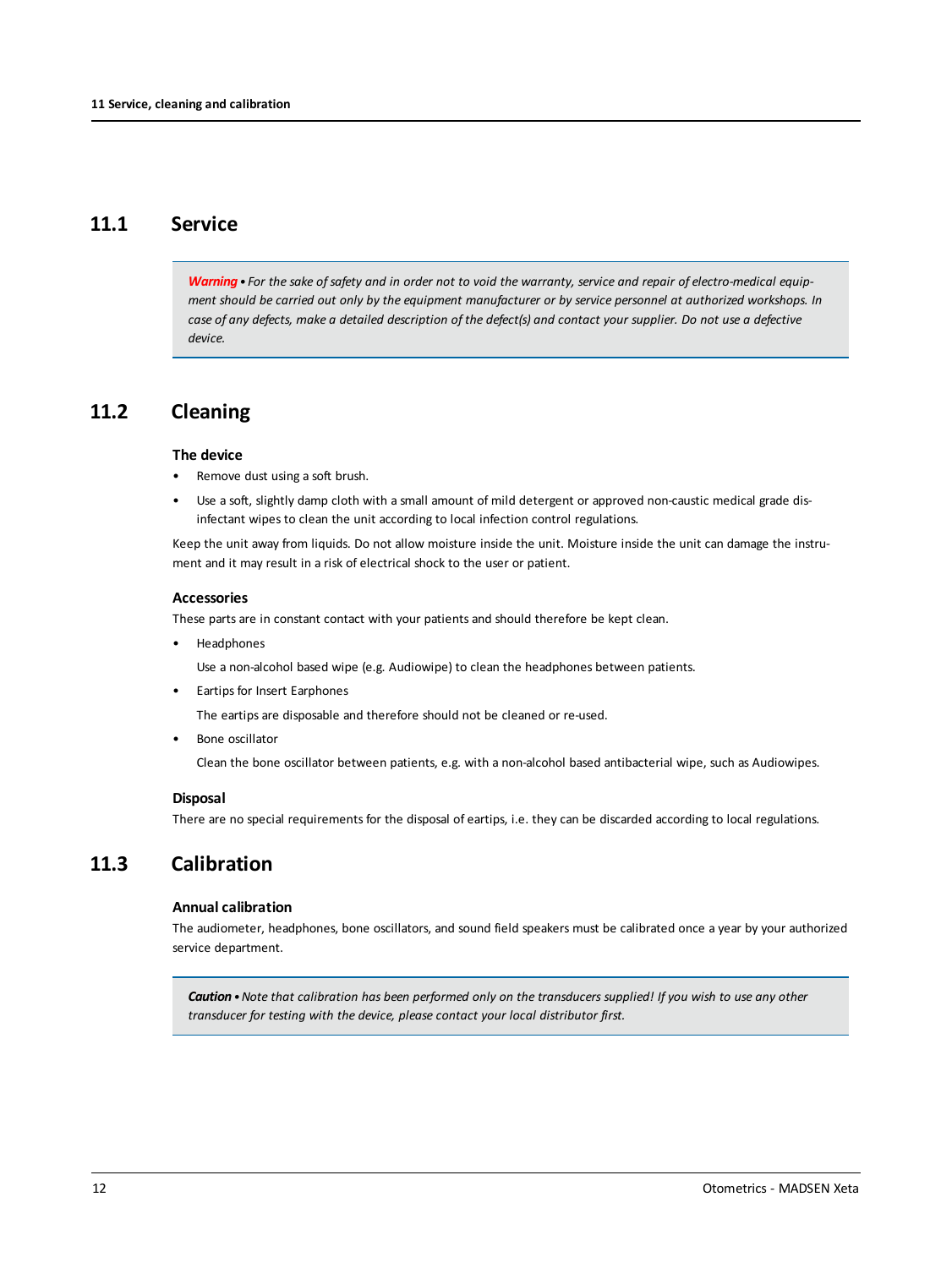# **12 Other references**

<span id="page-12-0"></span>For more information, see the online Help in OTOsuite, which contains detailed reference information about MADSEN Xeta and the OTOsuite modules.

<span id="page-12-1"></span>For OTOsuite installation instructions, see the OTOsuite Installation Guide, on the OTOsuite installation medium.

# **13 Technical specifications**

### **13.1 MADSEN Xeta**

### **Type identification**

MADSEN Xeta is type 1067 from Natus Medical Denmark ApS.

### **Channels**

2 separate and identical channels

### **Pure tone frequencies**

| AC:           | 11 standard 125 - 8000 Hz          |
|---------------|------------------------------------|
| BC:           | 250 - 8000 Hz standard frequencies |
| Insert phones | 125 - 8000 Hz standard frequencies |
| Accuracy:     | Better than 1 %.                   |

### **Modulation**

| FM (Warble): | 1 - 20 Hz in 1 Hz steps. Mod. width 1% - 25% in 1% steps |
|--------------|----------------------------------------------------------|
| AM for SISI: | 5, 4, 3, 1, 0.75, 0.50, 0.25 dB HL steps                 |

### **Attenuator**

5 dB HL step resolution over the entire range

### **Attenuator accuracy**

| In whole range:                               | better than 3 dB HL |  |
|-----------------------------------------------|---------------------|--|
| Between two consecutive attenuator positions: |                     |  |
| 5 dB HL step:                                 | better than 1 dB HL |  |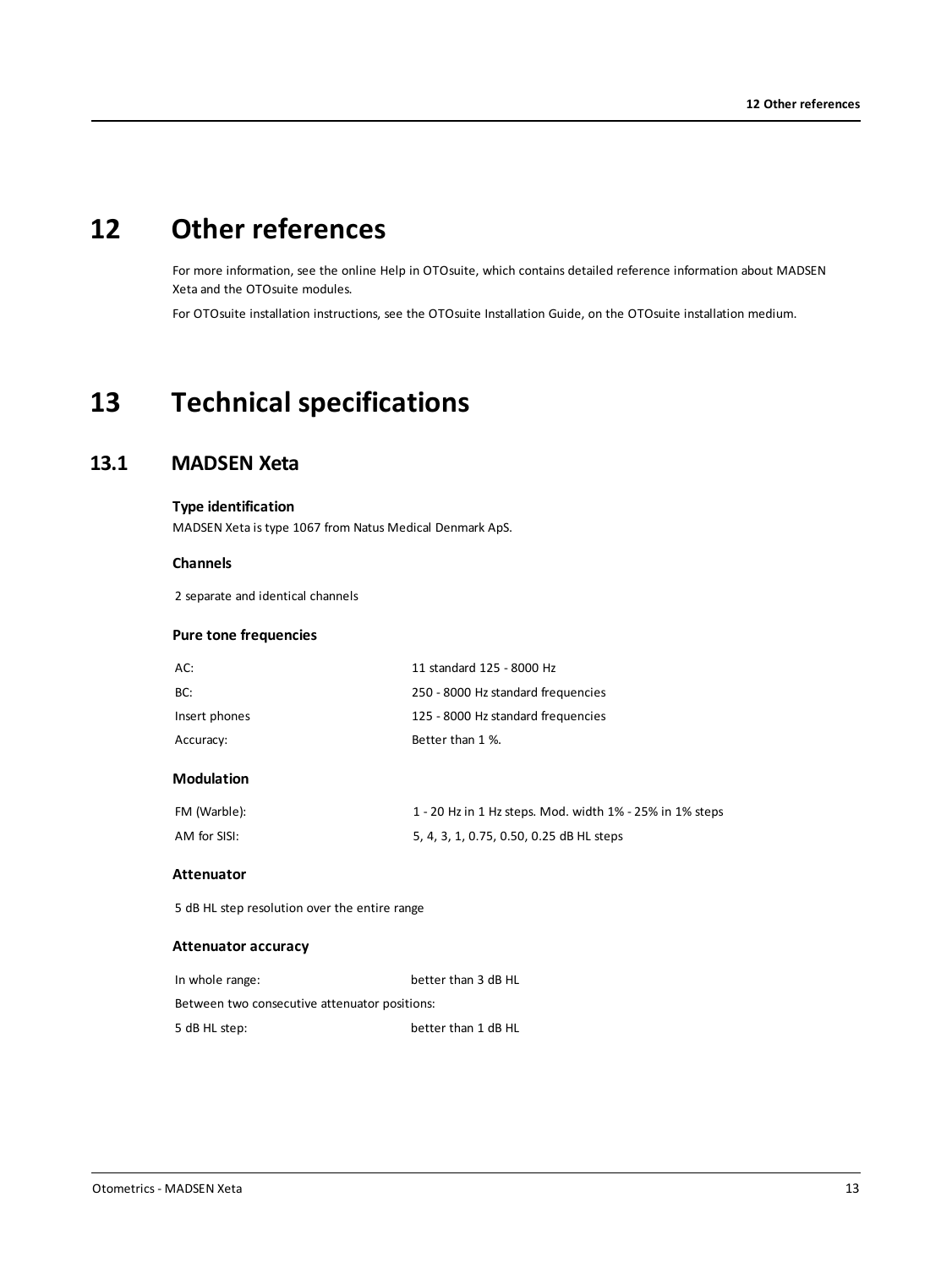### **HL Range**

Maximum output will be limited by the transducer.

| AC: | -10 to 120 dB HL at mid-frequencies |
|-----|-------------------------------------|
| BC: | -10 to 70 dB HL at mid-frequencies  |

### **Masking**

Narrow band noise

### **Total harmonic distortion**

Air < 2.5 %

Bone < 5 %

### **Selectable transducers**

| AC:                                                         | TDH39 and insert phones, and insert phone mono. |  |
|-------------------------------------------------------------|-------------------------------------------------|--|
| BC:                                                         | BC-1. B-71 (Mastoid)                            |  |
| Mono insert:                                                | Insert phone, mono                              |  |
| Transducer options depend on how MADSEN Xeta is calibrated. |                                                 |  |

### **Outputs**

| AC:          | 2 x mono jack, $1/4$ " |
|--------------|------------------------|
| BC:          | 1 x mono jack, $1/4$ " |
| Mono insert: | 1 x mono jack, $1/4$ " |

### **Interrupter**

| Normal:                                                                           | The signal is presented when the Present button is pressed.                                            |
|-----------------------------------------------------------------------------------|--------------------------------------------------------------------------------------------------------|
| Reverse:                                                                          | The signal stops when the Present button is pressed.                                                   |
| Pulsed:                                                                           | The signal is pulsed.                                                                                  |
| The pulse frequency can be adjusted in the range 0.25 to 2.5 Hz in 0.25 Hz steps. |                                                                                                        |
| Timed:                                                                            | The signal is presented for a preset period of time: 0.25 to 2.5 seconds, in<br>steps of 0.25 seconds. |

### **Static force of transducer headbands**

| TDH 39: | 4.5 N $\pm$ 0.5 N |
|---------|-------------------|
| $B-71:$ | 5.4 N $\pm$ 0.5 N |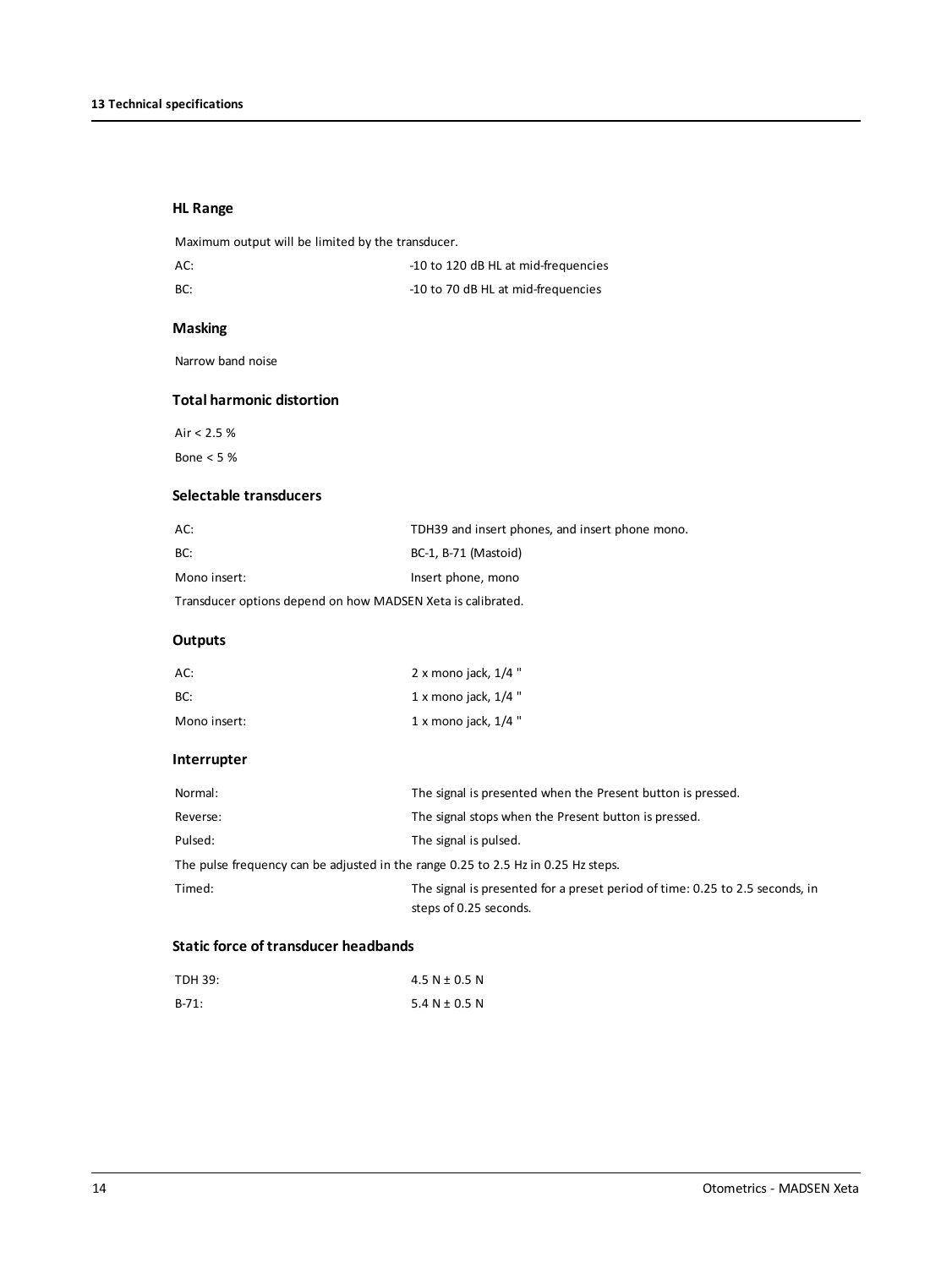### **RS232 interface**

| Format:    | 8 data bit, 1 stop bit         |
|------------|--------------------------------|
| Parity:    | Equal                          |
| Baud rate: | 9600, 19200, 38400, 57600 Baud |
| Protocol:  | XON/XOFF                       |

### **Transport and storage**

| Mode of operation: | Continuous                         |
|--------------------|------------------------------------|
| Temperature:       | $+10^{\circ}$ C to $+35^{\circ}$ C |
| Air humidity:      | 30% to 90%, non-condensing         |
| Air pressure       | 860 hPa to 1060 hPa.               |

(Operation at temperatures exceeding -20°C or +60°C may cause permanent damage.)

### **Operating environment**

| Mode of operation: | Continuous                           |
|--------------------|--------------------------------------|
| Temperature:       | +10 $^{\circ}$ C to +35 $^{\circ}$ C |
| Air humidity:      | 30% to 90%, non-condensing           |
| Air pressure       | 860 hPa to 1060 hPa.                 |

(Operation at temperatures exceeding -20°C or +60°C may cause permanent damage.)

### **Warm-up time**

< 10 min.

### **Disposal**

MADSEN Xeta can be disposed of as normal electronic waste, according to WEEE and local regulations.

### **Dimensions**

Approx. 355 x 415 x 130 mm, 14 x 16.5 x 5.1 inches

### **Weight**

Approx. 4 kg, 8.8 lb.

#### **Power supply**

Internal, 100 - 120 V AC, 200 - 240 V AC, 50/60 Hz

#### **Power consumption**

 $< 60 VA$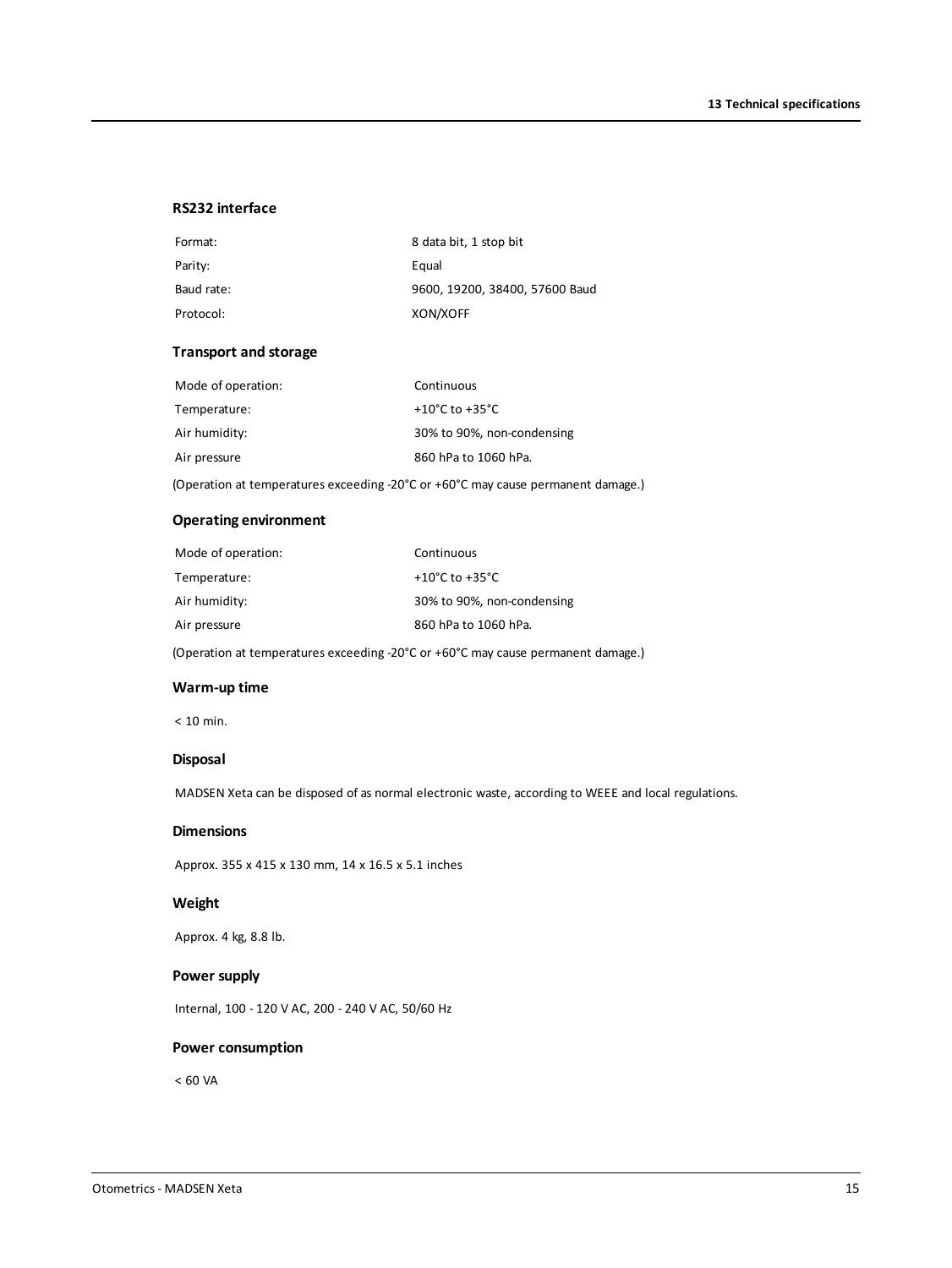### **Fuses**

T 1 A H/250 V

### **Standards**

| Audiometer:     | EN60645-1 and ANSI S3.6                                                    |
|-----------------|----------------------------------------------------------------------------|
| Patient Safety: | Complies with IEC 60601-1 3.1 edition: 2012, Class I, Type B; IEC 60601-1- |
|                 | 6:2010; IEC 62366:2007;                                                    |
|                 | CAN/CSA-C22.2 NO 60601-1:2014;                                             |
|                 | ANSI/AAMI ES60601-1 (2005) + AMD 1 (2012)                                  |
| EMC:            | IEC 60601-1-2:2007                                                         |

### **Miscellaneous**

Software-adjustable contrast/brightness on display and LEDs Integrated Talk Over microphone

### **13.2 Accessories**

Standard accessories and optional accessories may vary from country to country - please consult your local distributor.

- TDH 39 headphones (Headband: HB-7, HB-8)
- ME-70 headphones
- HOLMCO headphones
- Otometrics insert phones stereo/mono
- Bone oscillators: BC-1, B-71
- Sound field loudspeakers
- PA 210 power amplifier for free-field testing
- Patient Responder(s)
- Mains cable
- Connection cables
- Audiogram pad
- MADSEN Xeta Reference Manual
- MADSEN Xeta User Guide

### **13.3 Notes on EMC (Electromagnetic Compatibility)**

- MADSEN Xeta is part of a medical electrical system and is thus subject to special safety precautions. For this reason, the installation and operating instructions provided in this document should be followed closely.
- Portable and mobile high-frequency communication devices, such as mobile phones, may interfere with the functioning of MADSEN Xeta.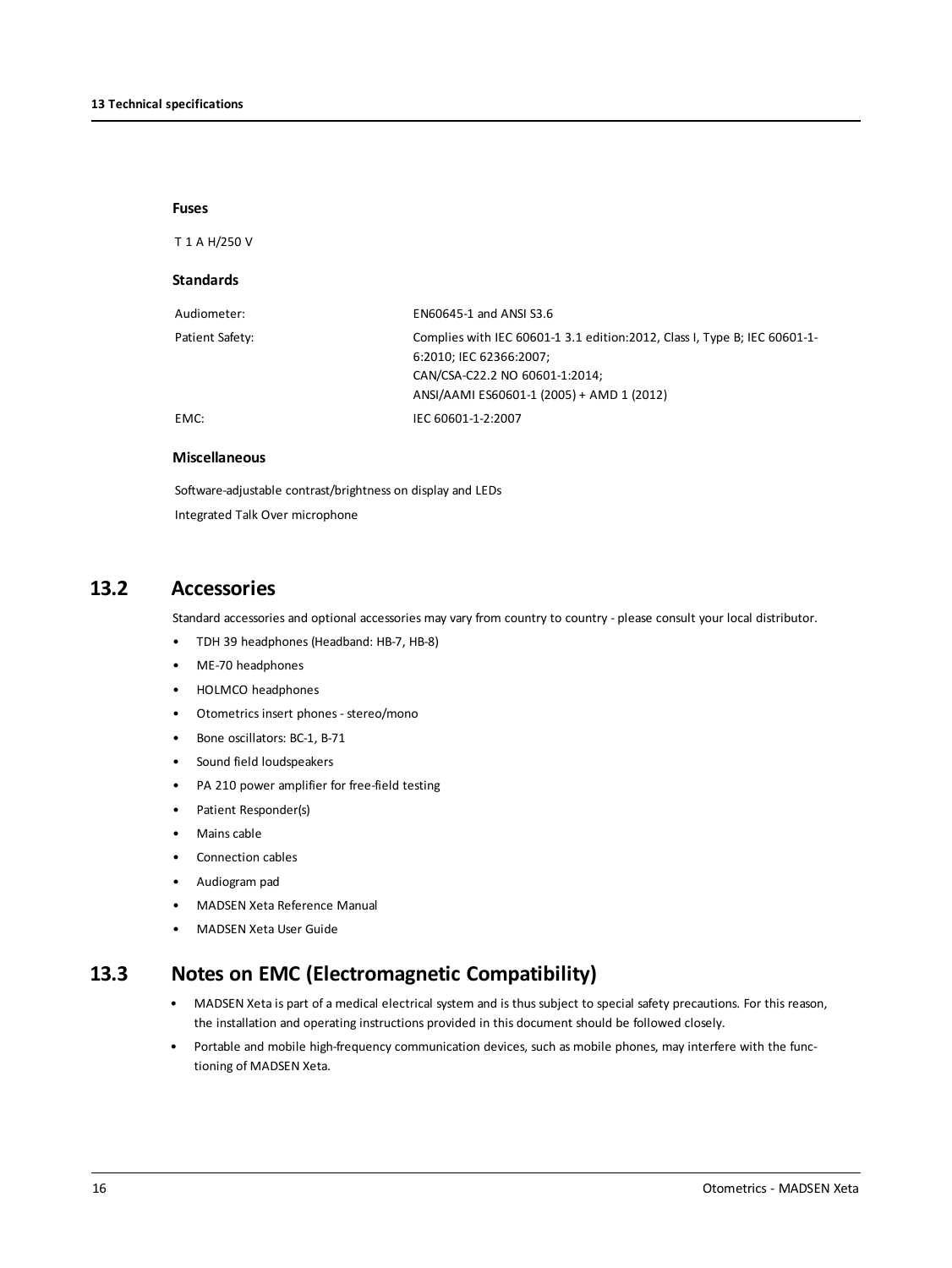#### **Guidance and manufacturer's declaration - electromagnetic emissionsfor all equipment and systems**

MADSEN Xeta isintended for use in the electromagnetic environment specified below. The user of MADSEN Xeta should ensure that it is used in such an environment.

| <b>Emissions test</b>    | Compliance | Electromagnetic environment - guidance                                                                                                                                                                             |
|--------------------------|------------|--------------------------------------------------------------------------------------------------------------------------------------------------------------------------------------------------------------------|
| RF emissions<br>CISPR 11 | Group 1    | MADSEN Xeta uses RF energy only for its internal function. There-<br>fore, its RF emissions are very low and are not likely to cause any<br>interference in nearby electronic equipment.                           |
| RF emissions<br>CISPR 11 | Class A    | MADSEN Xeta is suitable for use in all establishments other than<br>domestic and those directly connected to the public low-voltage<br>power supply network that supplies buildings used for domestic<br>purposes. |

**Note**: The emissions characteristics of this equipment make it suitable for use in industrial areas and hospitals(CISPR 11 class A). If it is used in a residential environment (for which CISPR 11 class B is normally required) this equipment might not offer adequate protection to radio-frequency communication services. The user might need to take mitigation measures, such as relocating or re-orienting the equipment.

#### **Guidance and manufacturer's declaration - electromagnetic immunity for all equipment and systems**

MADSEN Xeta isintended for use in the electromagnetic environment specified below. The user of MADSEN Xeta should ensure that it is used in such an environment.

| Immunity test                                                    | <b>IEC 60601</b><br>test level     | Compliance level                   | Electromagnetic environment - guidance                                                                                                              |
|------------------------------------------------------------------|------------------------------------|------------------------------------|-----------------------------------------------------------------------------------------------------------------------------------------------------|
| Electrostatic dis-<br>charge (ESD)<br>IEC 61000-4-2              | +/- 6 kV contact<br>$+/-$ 8 kV air | +/- 6 kV contact<br>$+/-$ 8 kV air | Floors should be wood, concrete or ceramic tile. If floors are covered with syn-<br>thetic material, the relative humidity should be at least 30 %. |
| Power frequency<br>(50/60 Hz) magnetic<br>field<br>IEC 61000-4-8 | 3A/m                               | 3A/m                               | Power frequency magnetic fields should be at levels characteristic of a typical loc-<br>ation in a typical commercial or hospital environment.      |

 $U_T$  is the AC mains voltage prior to application of the test level.

| Guidance and manufacturer's declaration - electromagnetic immunity - for equipment and systems that are NOT life-supporting                                              |                                |                  |                                        |
|--------------------------------------------------------------------------------------------------------------------------------------------------------------------------|--------------------------------|------------------|----------------------------------------|
| MADSEN Xeta is intended for use in the electromagnetic environment specified below. The user of MADSEN Xeta should ensure that it is used in such an envir-<br>l onment. |                                |                  |                                        |
| Immunity test                                                                                                                                                            | <b>IEC 60601</b><br>test level | Compliance level | Electromagnetic environment - guidance |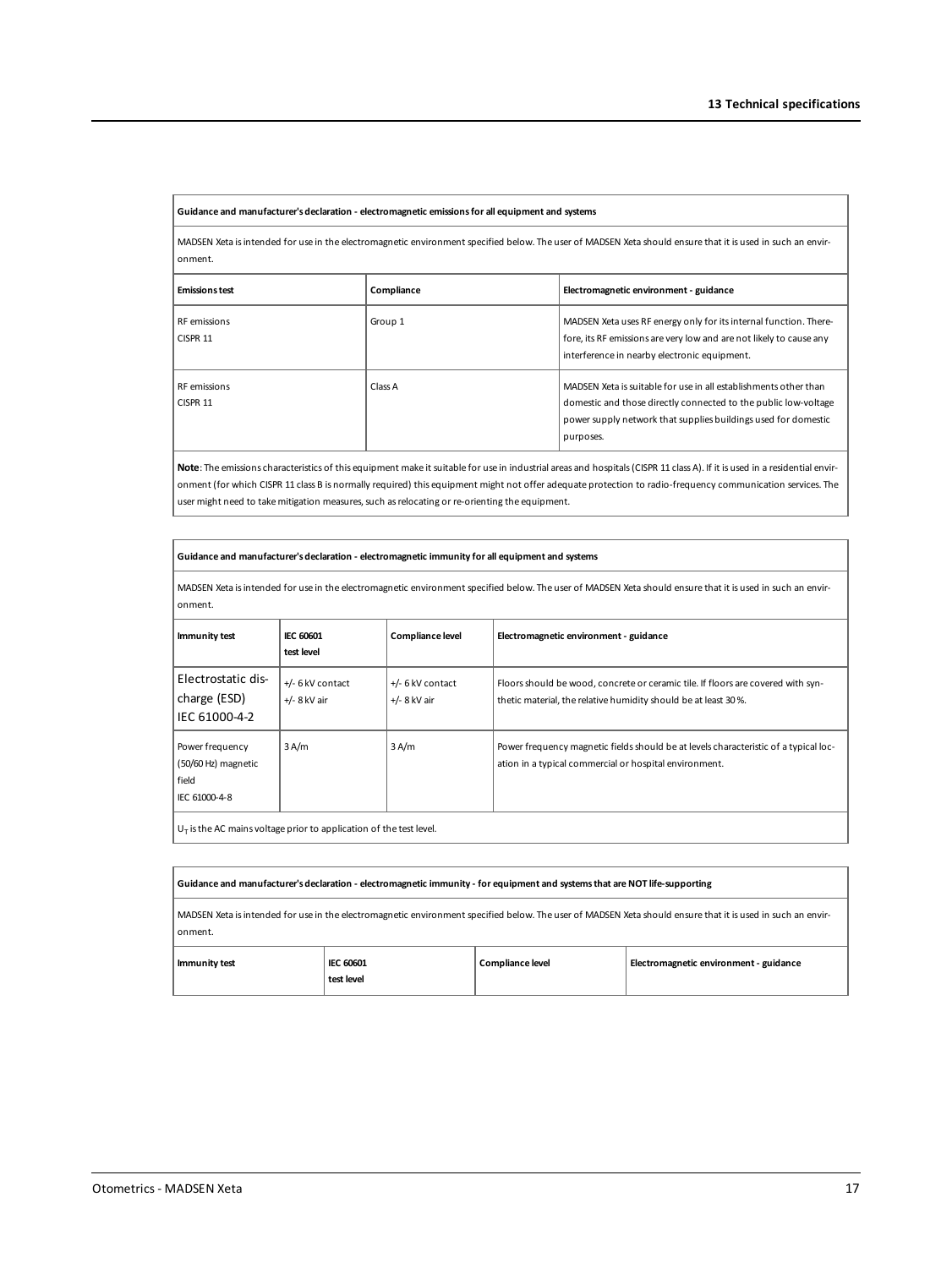| Radiated RF   |                               | 3 V/m | Portable and mobile RF communications equip-         |
|---------------|-------------------------------|-------|------------------------------------------------------|
| IEC 61000-4-3 | 150 kHz to 80 MHz outside ISM |       | ment should be used no closer to any part of         |
|               | bands <sup>a</sup>            |       | MADSEN Xeta, including cables, than the recom-       |
|               | 3 V/m                         |       | mended separation distance calculated from the       |
|               |                               |       | equation applicable to the frequency of the trans-   |
|               | 80 MHz to 2.5 GHz             |       | mitter.                                              |
|               |                               |       | Recommended separation distance:                     |
|               |                               |       | $d = 1.2\sqrt{P}$                                    |
|               |                               |       | $d = 1.2\overline{VP}$ for 80 MHz to 800 MHz         |
|               |                               |       | $d = 2.3\sqrt{P}$ for 80 MHz to 2.5 GHz,             |
|               |                               |       | where $P$ is the maximum output power rating of      |
|               |                               |       | the transmitter in watts (W) according to the trans- |
|               |                               |       | mitter manufacturer and d is the recommended         |
|               |                               |       | separation distance in metres (m).                   |
|               |                               |       | Field strengths from fixed RF transmitters, as       |
|               |                               |       | determined by an electromagnetic site survey, a      |
|               |                               |       | should be less than the compliance level in each     |
|               |                               |       | frequency range. <sup>b</sup>                        |
|               |                               |       | Interference may occur in the vicinity of equip-     |
|               |                               |       | ment marked with this symbol:                        |
|               |                               |       | $\bigl((\cdot, \cdot)\bigr)$                         |
|               |                               |       |                                                      |

Note 1: At 80 MHz and 800 MHz the separation distance for the higher frequency range applies.

**Note 2**: These guidelinesmay not apply in all situations. Electromagnetic propagation is affected by absorption and reflection from structures, objects and people.

a. The ISM (industrial, scientific and medical) bands between 150 kHz and 80 MHz are 6.765 MHz to 7.3557 MHz; 26.167 MHz; 26.957 MHz to 27.283 MHz; and 40.66 MHz to 40,70 MHz.

- b. The compliance levelsin the ISM frequency bands between 150 kHz and 80 MHz and in the frequency range 80 MHzto 2.5GHz are intended to decrease the likelihood that mobile/portable communications equipment could cause interference if it is inadvertently brought into patient areas. For this reason, an additional factor of 10/3 is used in calculating the recommended separation distance for transmittersin these frequency ranges.
- c. Field strengths from fixed transmitters, such as base stations for radio (cellular/cordless) telephones and land mobile radios, amateur radio, AM and FM radio broadcast and TV broadcast cannot be predicted theoretically with accuracy. To assessthe electromagnetic environment due to fixed RF transmitters, an electromagnetic site survey should be considered. If the measured field strength in the location in which MADSEN Xeta is used exceedsthe applicable RF compliance level above, the MADSEN Xeta should be observed to verify normal operation. If abnormal performance is observed, additional measuresmight be necessary, such as reorienting or relocating MADSEN Xeta.

d. Over the frequency range 150 kHz to 80 MHz, field strengths should be less than 3 V/m.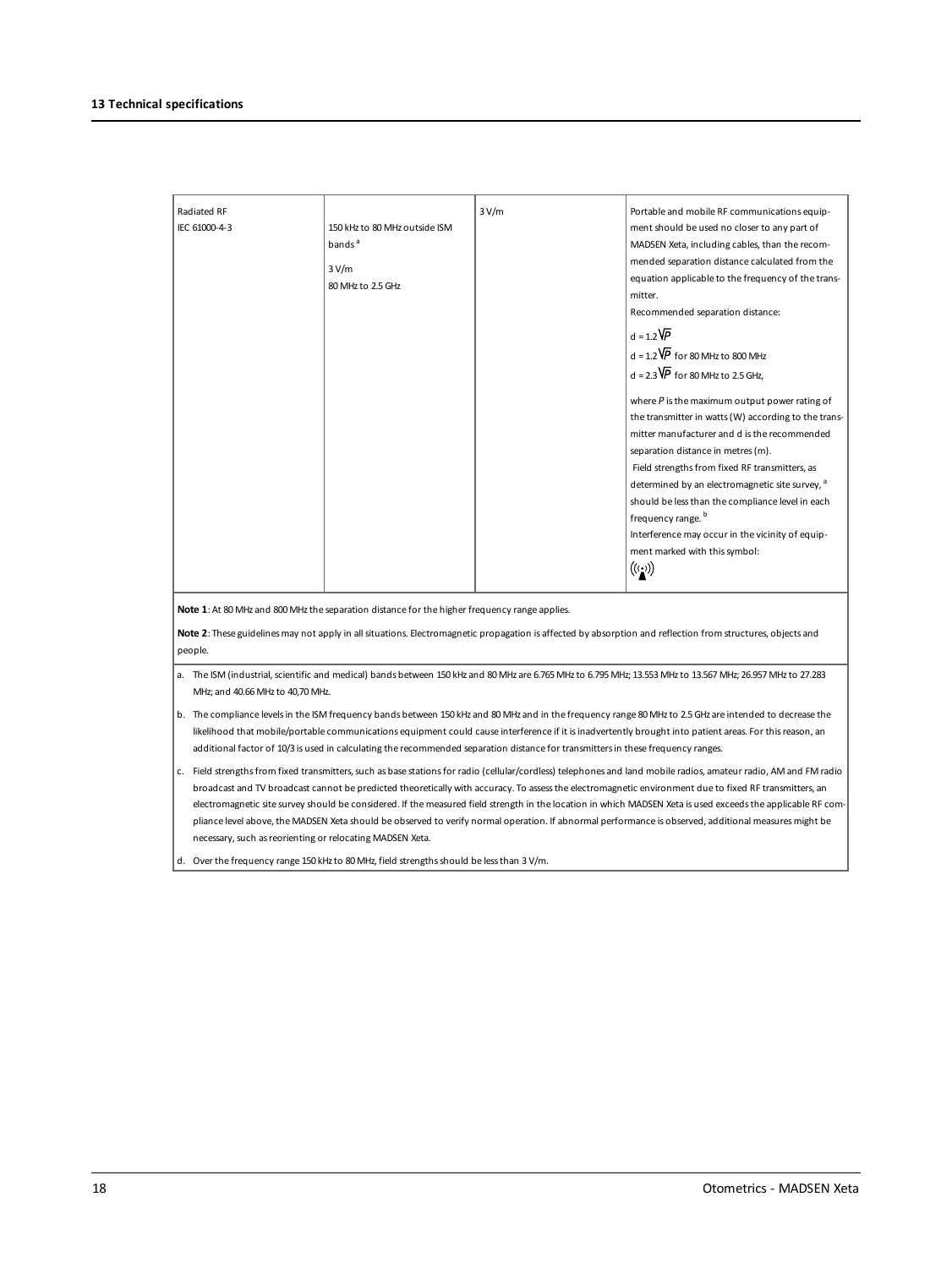| Recommended separation distances between portable and mobile RF communications equipment and MADSEN Xeta |                                                                |                                             |                                         |
|----------------------------------------------------------------------------------------------------------|----------------------------------------------------------------|---------------------------------------------|-----------------------------------------|
| Rated maximum output<br>power of transmitter                                                             | Separation distance according to frequency of transmitter<br>m |                                             |                                         |
| W                                                                                                        | 150 kHz to 80 MHz outside ISM bands<br>$d = 1.2\overline{VP}$  | 80 MHz to 800 MHz<br>$d = 1.2\overline{VP}$ | 800 MHz to 2.5 GHz<br>$d = 2.3\sqrt{P}$ |
| 0.01                                                                                                     | 0.12                                                           | 0.12                                        | 0.23                                    |
| 0.1                                                                                                      | 0.38                                                           | 0.38                                        | 0.73                                    |
|                                                                                                          | 1.2                                                            | 1.2                                         | 2.3                                     |
| 10                                                                                                       | 3.8                                                            | 3.8                                         | 7.3                                     |
| 100                                                                                                      | 12                                                             | 12                                          | 23                                      |

For transmitters rated at a maximum output power not listed above, the recommended separation distance d in meters (m) can be estimated using the equation applicable to the frequency of the transmitter, where *P* isthe maximum output power rating of the transmitter in watts(W) according to the transmitter manufacturer.

Note 1: At 80 MHz and 800 MHz the separation distance for the higher frequency range applies.

<span id="page-18-0"></span>**Note 2**: These guidelinesmay not apply in all situations. Electromagnetic propagation is affected by absorption and reflection from structures, objects and people.

**14 Definition of symbols**

| Electronic equipment covered by the Directive 2002/96/EC on waste electrical and electronic equipment<br>(WEEE).                                                                                                                                               |
|----------------------------------------------------------------------------------------------------------------------------------------------------------------------------------------------------------------------------------------------------------------|
| All electrical and electronic products, batteries, and accumulators must be taken to separate collection at<br>the end of their working life. This requirement applies in the European Union. Do not dispose of these<br>products as unsorted municipal waste. |
| You can return your device and accessories to Natus Medical Denmark ApS, or to any Natus<br>Medical Denmark ApS supplier. You can also contact your local authorities for advice on disposal.                                                                  |
| Consult user manual for warnings and cautions.                                                                                                                                                                                                                 |
| Follow instructions for use.                                                                                                                                                                                                                                   |
| Consult instructions for use.                                                                                                                                                                                                                                  |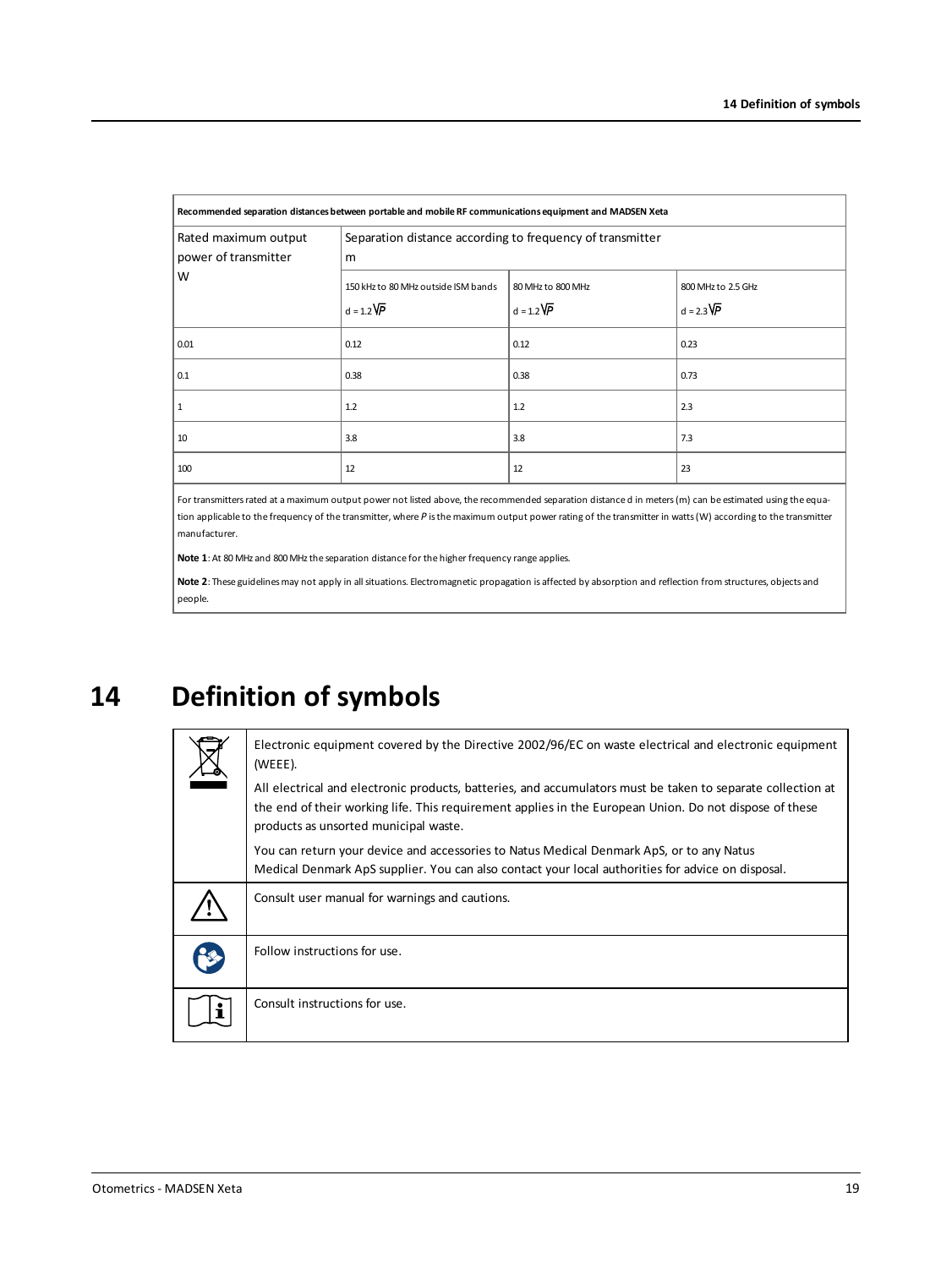| رخ SSI) | MEDICAL - General Medical Equipment as to electrical shock, fire and mechanical hazards only in accord-<br>ance with ANSI/AAMI ES60601-1 (2005) + AMD 1 (2012), IEC 60601-1-6, CAN/CSA-C22.2 No. 60601-1<br>(2014) and CAN/CSA-C22.2 No. 60601-1-6 (2011). |
|---------|------------------------------------------------------------------------------------------------------------------------------------------------------------------------------------------------------------------------------------------------------------|
|         | Complies with Type B requirements of IEC60601-1.                                                                                                                                                                                                           |
|         | Suitable for alternating current only.                                                                                                                                                                                                                     |
|         | Power ON.                                                                                                                                                                                                                                                  |
|         | Power OFF.                                                                                                                                                                                                                                                 |
|         | The device is susceptible to electrostatic discharge.                                                                                                                                                                                                      |
|         | Do not reuse.                                                                                                                                                                                                                                              |



Used in error message dialogs if software program fails. See the detailed information in the dialog box.

# **15 Warning notes**

<span id="page-19-1"></span><span id="page-19-0"></span>This manual contains information and warnings, which must be followed to ensure the safe performance of the devices and software covered by this manual. Local government rules and regulations, if applicable, should also be followed at all times. See [Definition](#page-18-0) of symbols ► 19 and General [warning](#page-19-1) notes ► 20.

### **15.1 General warning notes**

- 1. This class of equipment is allowed in domestic establishments when used under the jurisdiction of a health care professional.
- 2. Keep the unit away from liquids. Do not allow moisture inside the unit. Moisture inside the unit can damage the instrument and it may result in a risk of electrical shock to the user or patient.
- 3. Do not use the instrument in the presence of flammable agents (gases) or in an oxygen-rich environment.
- 4. No parts may be eaten, burnt, or in any way used for purposes other than the applications defined in the Intended Use section of this manual.
- 5. The device and any device to be connected which has its own power supply should be turned off before any connections are established.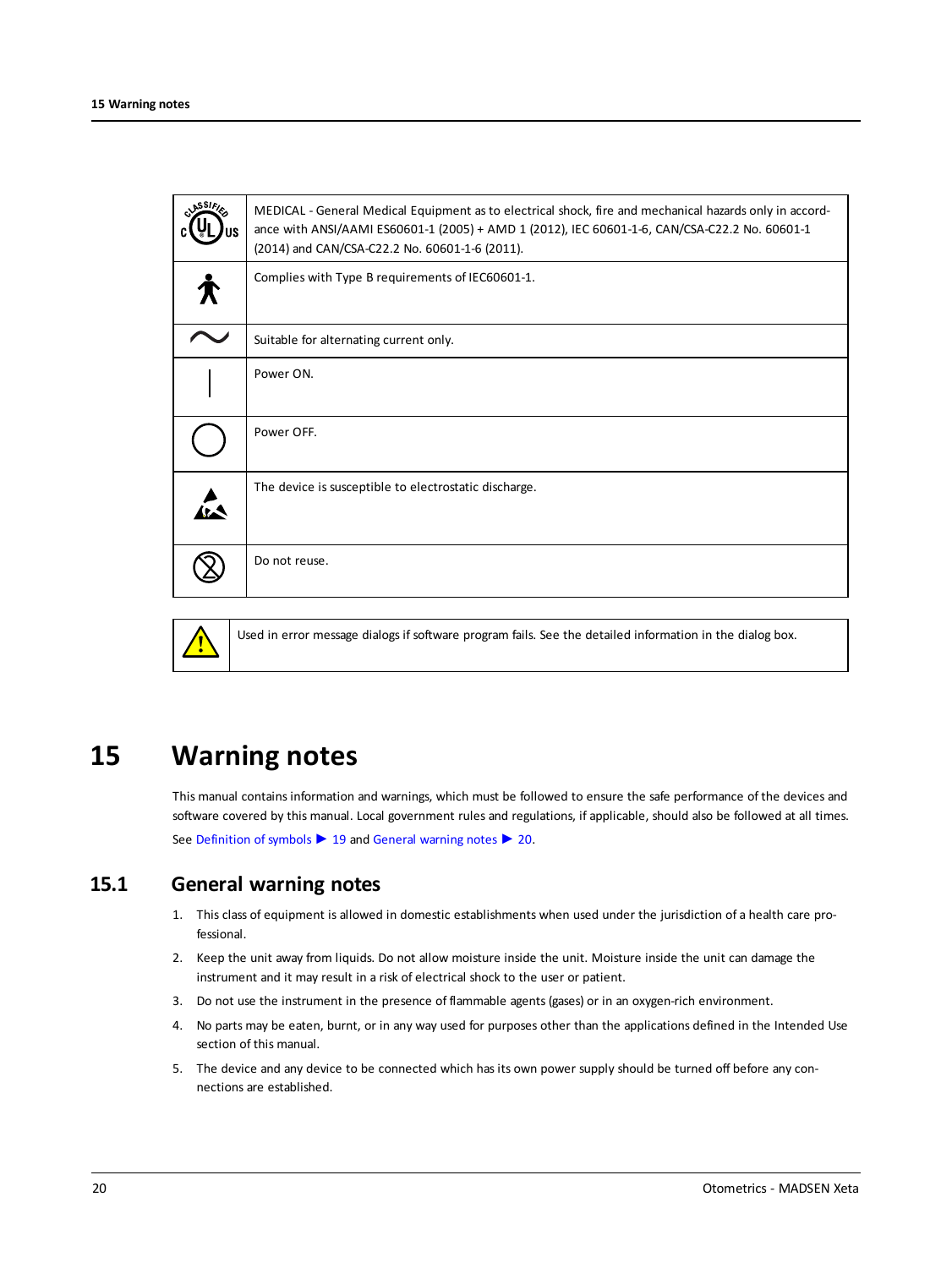- 6. For safety reasons and due to effects on EMC, accessories connected to the equipment's outlet fittings must be identical to the type supplied with the system.
- 7. It is recommended that an annual calibration be performed on accessories containing transducers. Furthermore, it is recommended that calibration be performed if the equipment has suffered any potential damage (e.g. headphones dropped on the floor).

Note that calibration has been performed only on the transducers supplied! If you wish to use any other transducer for testing with the device, please contact your local distributor first.

- 8. Unwanted noise may occur if the device is exposed to a strong radio field. Such noise may interfere with the performance of the device. Many types of electrical devices, e.g. mobile telephones, may generate radio fields. We recommend that the use of such devices in the vicinity of MADSEN Xeta be restricted.
- 9. There are no user-serviceable parts inside the MADSEN Xeta cabinet.

For the sake of safety and in order not to void the warranty, service and repair of electro-medical equipment should be carried out only by the equipment manufacturer or by service personnel at authorized workshops. In case of any defects, make a detailed description of the defect(s) and contact your supplier. Do not use a defective device.

- 10. Changes or modifications not expressly approved by the manufacturer could void the user's authority to operate the equipment.
- 11. The device is susceptible to electrostatic discharge. Avoid touching the power inlet during use of the instrument.



12. The bone conductor cable and insert phone cable must not be removed or tampered with while MADSEN Xeta is powered on. Either disconnect the bone conductor or insert phone entirely from the instrument, or make sure that the instrument itself is disconnected from the power source.



13. When assembling an electro-medical system, the person carrying out the assembly must take into account that other connected equipment which does not comply with the same safety requirements as this product may lead to a reduction in the overall safety level of the system.



- 14. When selecting accessories connected to the RS 232 socket of the device, the following points must be considered:
	- Use of connected equipment in a patient environment
	- Proof that connected equipment has been tested in accordance with Medical Electrical Systems in IEC 60601-1 3.1 edition: 2012, ANSI/AAMI ES60601-1 (2005) + AMD 1 (2012) and CAN/CSA-C22.2 No. 60601-1 (2014).



15. Grounding continuity should be checked periodically.

16. Avoid using extension cables. The increased length of the cable may increase the resistance of the protective earth conductor beyond an acceptable level.



17. Operating at the wrong voltage may blow the fuses.For continued protection against fire hazard, replace fuses with the same type and rating only.

18. To comply with Medical Electrical Systems in IEC 60601-1 3.1 edition:2012, computer and printer must be placed out of reach of the client, i.e. not closer than approx. 1.5 meters/5 ft.